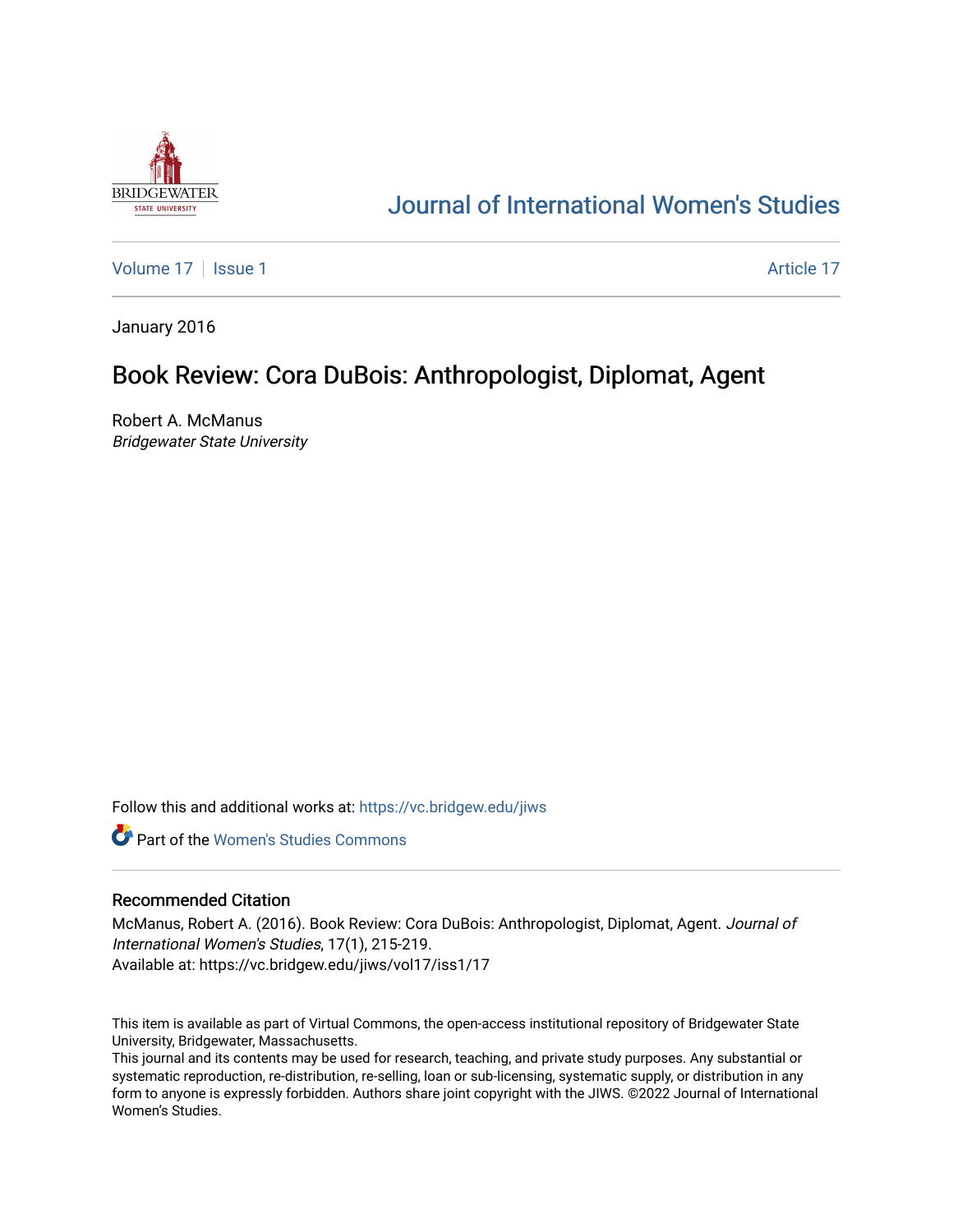## McManus: Book Review: Cora DuBois

This journal and its contents may be used for research, teaching and private study purposes. Any substantial or systematic reproduction, re-distribution, re-selling, loan or sub-licensing, systematic supply or distribution in any form to anyone is expressly forbidden. ©2016 Journal of International Women's Studies.

*Cora DuBois: Anthropologist, Diplomat, Agent (Critical Studies in the History of Anthropology)* Susan C. Seymour, May 10, 2015 [U.K.: July 1, 2015] Publisher: University of Nebraska Press: Lincoln, NE and London. 423 pages, 22 Photographs (listed as "Illustrations"): Index Included:

> Reviewed By Robert A. McManus<sup>1</sup> Bridgewater State University

Susan C. Seymour provides a biographical description of both the personal and professional life of anthropological pioneer, Cora DuBois. As the title indicates, she was a diplomat and agent of the United States government, however contents of the book indicate that DuBois was, foremost, an educator and social scientist. Having earned a PhD in Anthropology at the University of California, Berkley, she eventually became the first tenured female professor at Harvard University. The author indicates that her book is offered to describe the life and times of "a twentieth-century first woman," and, considering the barriers that even the most talented women faced at the time, the accomplishments of Cora DuBois are noteworthy. The book also includes extensive information about the development of American anthropology during the period when Freud's theories dominated the social and behavioral science disciplines.

Born in Brooklyn, New York on October 26, 1903, Cora Alice DuBois was the second child, and only daughter, of an international entrepreneur who had extensive business interests in Switzerland and Johannesburg, South Africa. She would have been born there if the Second Boer War had not forced foreign businessmen to flee the nation. Reared by a very loving father and a mother who withheld affection from her, DuBois developed what she described as the ability to be a 'distant observer of mankind." Throughout, the book includes inferences, as well as direct personal writings, which indicate that Cora was "a lesbian." The author was careful, however, to refrain from including details of homosexual interactions between the subject and significant others in her life.

Seymour provides an interesting description of the subject's life from early childhood onward. Biography enthusiasts are likely to enjoy reading that, in 1908, the five-year-old moved with her family to St. Quentin France, where her father would establish and manage a chemical factory. Cora's mother, Mattie Schreiber DuBois, was described as "a typical American girl" whose father became a dentist while serving as commissioner of education for the "city of Brooklyn, New York."

During her years in France, DuBois began keeping a diary. The contents of that chronicle enabled the author to ascertain the inner thoughts of her subject, who prided herself in the ability to disguise feelings. As a result, readers will learn about the myriad considerations that caused DuBois to make the decisions that led to her incredibly unique and successful life. In France, she developed a love for writing and honed skills that would be recognized throughout her career.

Fortunately, the DuBois family left France just before the outbreak of World War I. Having achieved a measure of financial security, the patriarch was transferred to Perth Amboy, New

 $\overline{\phantom{a}}$ 

<sup>&</sup>lt;sup>1</sup> EdD, Asst. Professor, Educational Leadership College of Education and Allied Studies, Secondary Education  $\&$ Professional Programs; Adrian Tinsley Center, Room 219, 325 Plymouth Street, Bridgewater State University, MA 02524; (508) 531-2906; [robert.mcmanus@bridgew.edu](mailto:robert.mcmanus@bridgew.edu)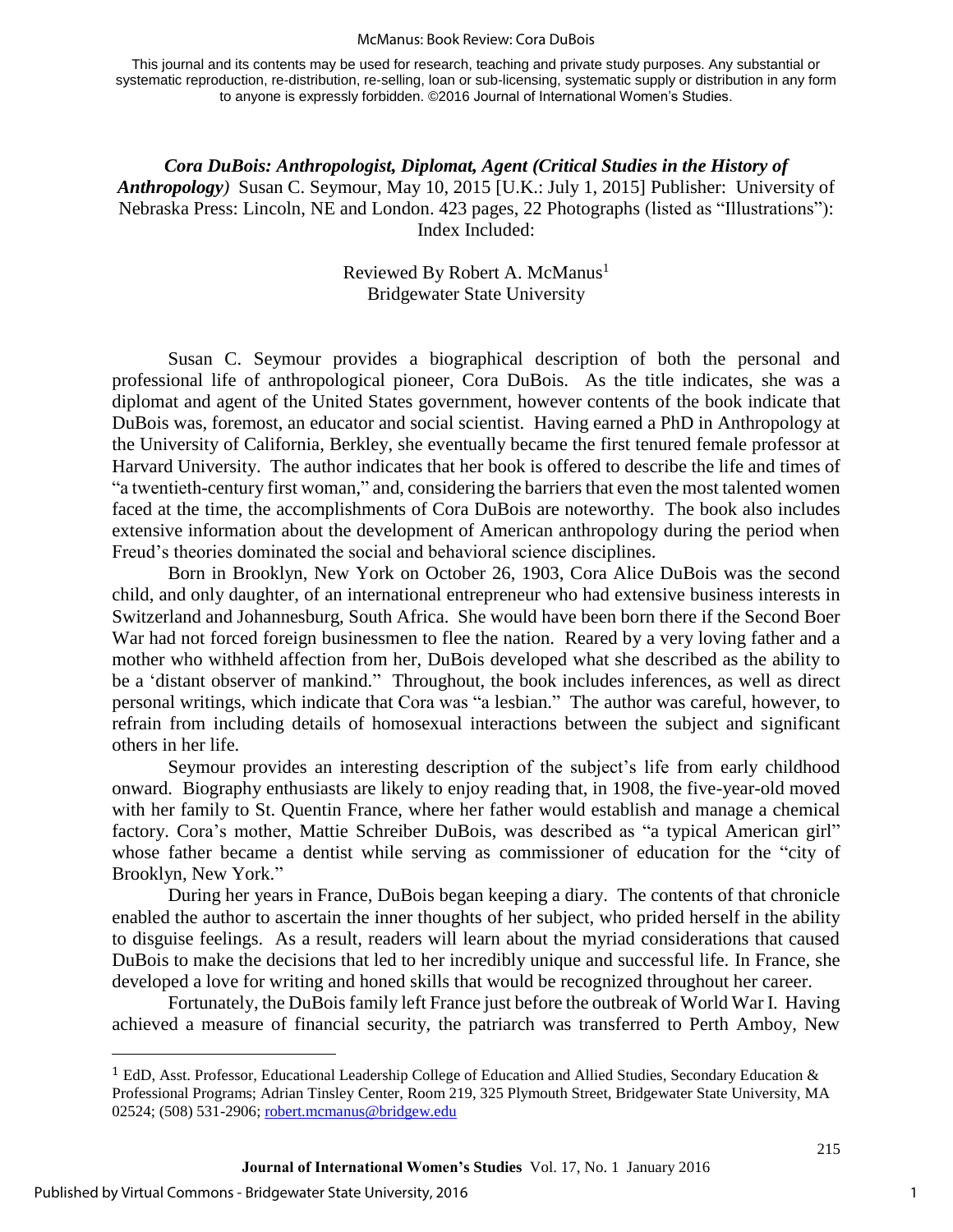Jersey, where he would manage another large company and expose his family to a life of wealth and privilege. Cora DuBois was fortunate to also have wealthy relatives in Europe, whom she visited following graduation from high school. Originally, the parents intended to make the trip with their daughter. The father was very ill, however, and was advised to remain home. Unwilling for their daughter to travel alone, the parents hired a young French professor from Smith College to accompany her. Merely by chance, they selected someone who was described as "sensitive, attentive, and a lesbian." Seymour recounts a diary entry in which Cora expressed joy that she was finally able to "intimately relate" with someone about her sexual identity.

While in Europe, Du Bose had very enjoyable experiences as she met with family members, and traveled extensively. Unfortunately, her father passed-away and a return home was necessary. The loss of her father's income, and need to care for her mother, caused Cora to delay enrollment in college. Instead, she accepted employment at a branch of the New York Public Library. She still clung to the desire for a college education, however, and, after 18 months, enrolled at Barnard College. Barnard was situated in an area of New York that could be accessed by train; therefore, she commuted to the campus four hours daily. When Cora neared the end of her third year, her mother accepted a marriage proposal, thereby freeing the young scholar to finally move into a campus dormitory. As expected, Cora continued to excel and eventually earned both her undergraduate degree from Barnard and Master of Arts (in History) from Columbia, University. Having reached those academic milestones, DuBois would soon make decisions that would determine the course of her future life.

To provide background that enables readers to understand future career decisions made by Cora DuBois, the author describes events that occurred prior to her choice of an anthropological career. At the beginning of the twentieth-century, concern about homosexuality was widespread, particularly when sexologist Havelock Ellis published his book "Sexual Inversion." Banned in England, the book addressed same-sex relationships, including those between women, and included an argument that bisexuality and homosexuality were inborn characteristics, not social perversions. The term "lesbianism" had been introduced to the world, and Ellis considered lesbians a danger to society. Ellis also said that the number of lesbians was increasing and he blamed increasing opportunities for women. The person who had the greatest impact upon perceptions of lesbianism was, however, Sigmund Freud. Although his ideas about human sexuality were already being taught at U.S. institutions, his series of lectures at Clark University in 1909 heightened concerns across the nation. Among the many negative aspects Freud reported was the belief that acts by women were most aberrant. As a result, those theories were used to discourage ambitious women from assuming leadership roles. The fears fostered by such reports and attitudinal changes that resulted, occurred as Cora was sexually maturing, therefore she realized that same-sex relationships had become socially stigmatized. The furor intensified during the years that followed and Cora made every effort to disguise her feelings. Still, she was fascinated by the fact that social scientists held such sway over the beliefs and actions of humans, therefore, upon graduation from Columbia, she considered careers that had the potential to affect human perceptions.

During her final year at Barnard, Cora's History Advisor recommended that she enroll in a year-long anthropology course taught by two Columbia Professors. Franz Boas (considered the Father of American Anthropology) and Ruth Benedict, were leaders in the field, while Margaret Mead (who was to become more widely–recognized than her professors) served as a teaching assistant. DuBois was exposed to three of the leading anthropological figures in America, and two of them were women. Following graduation from Columbia, Cora enrolled in the Anthropology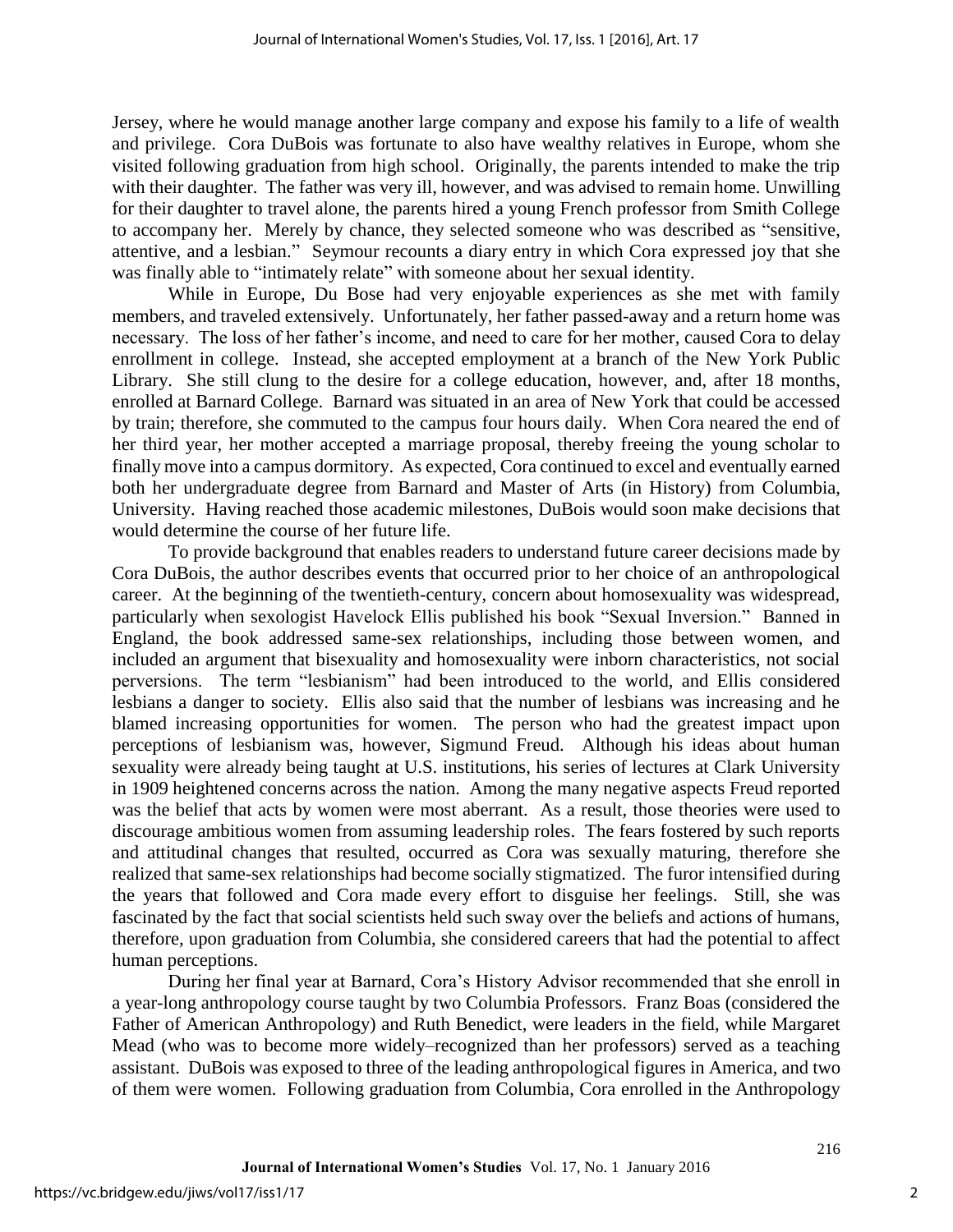PhD program at the University of California, Berkley rather than Columbia because she detested life in New York City.

Seymour describes the many aspects of life that DuBois experienced while pursuing her doctoral degree at Berkley. The list of distinguished anthropologists she met continued to expand as the network was comprised of counterparts at Harvard, the University of Pennsylvania and the University of Chicago as well. All knew each other and exposed their students to fellow members of the "cabal." Having studied under Franz Boas DuBois was readily accepted into the inner-circle. While there, she conducted extensive field work studying the Native American Wintu tribe and published noteworthy articles. During that period, she also developed an affinity for a concept that was new to anthropology. She began to identify an important theoretical orientation for herself - studying the psychological characteristics of seemingly aberrant individuals and their "fit within society." Mindful that her latent hidden homosexual tendencies remained, Cora considered her lifestyle aberrant, therefore she identified with individuals who were regarded as such. Further, during her initial fieldwork expedition, she had witnessed the relationship of culture to personality. The combination of those experiences, her education, and personal feelings, inspired Du Bose to become a member of a new interdisciplinary field that would become known as "culture and personality." Doctor Cora Alice DuBois would graduate from the University of California at Berkley in the fall of 1932.

In spite of their accomplishments, Cora – and most female anthropologists – were rarely offered full-time teaching positions. Further, the worsening American Depression caused reductions in funding that limited opportunities for males as well. Cora found neither a teaching position nor doctoral fellowship that would allow her to pursue her interests in anthropology and psychology therefore she continued to do fieldwork and publish scholarly articles. Seymour devotes a considerable amount of commentary to the lack of opportunities for women at that time, citing the fact that the few openings were assigned to men. Despite her superior skills and innovative ideas, DuBois was disenfranchised as well. Finally, in 1925, she was awarded a oneyear National Research Council fellowship in response to her proposal entitled "Personality Types in Shamanism," written while observing the Wintu's who served as "shamins" (spiritual doctors), following field work at Berkley. Happy to have received the \$1,620 honorarium, Du Bose left California for Boston Psychopathic Hospital and the Harvard Psychology Clinic to begin pioneering work in "culture and personality."

As Europe battled Nazi forces, DuBois and most Americans cautiously observed the conflict. Following the Japanese attack on Pearl Harbor in December 1941, however, she and many of her peers supported the war effort and even joined the fight. Having concluded her groundbreaking work on the people of Atimelang, and written a widely-heralded book, "The People of Alor: A Social-Psychological Study of an East Indian Island" (eventually published in 1944), DuBois was uncertain about her future. Seymour wrote that the book permanently established Cora's reputation in American anthropology, specifically because it was collaborative and used "a multiplicity of research techniques." Because of her recognition as an expert on East Indian affairs, DuBois was asked to join the fledgling Office of Strategic Services (OSS). The organization was comprised of business executives, corporate lawyers, "left-wing intellectuals, artists and university scholars, most of whom were Ivy League professors. After accepting the appointment to serve in the Research & Analysis Branch of the OSS, DuBois began a tour of service that was exemplary and resulted in her eventual elevation to the highest position held by any woman during World War II. When the war ended, however, she was again unemployed as President Truman dissolved the OSS shortly after Japan surrendered in August 1945.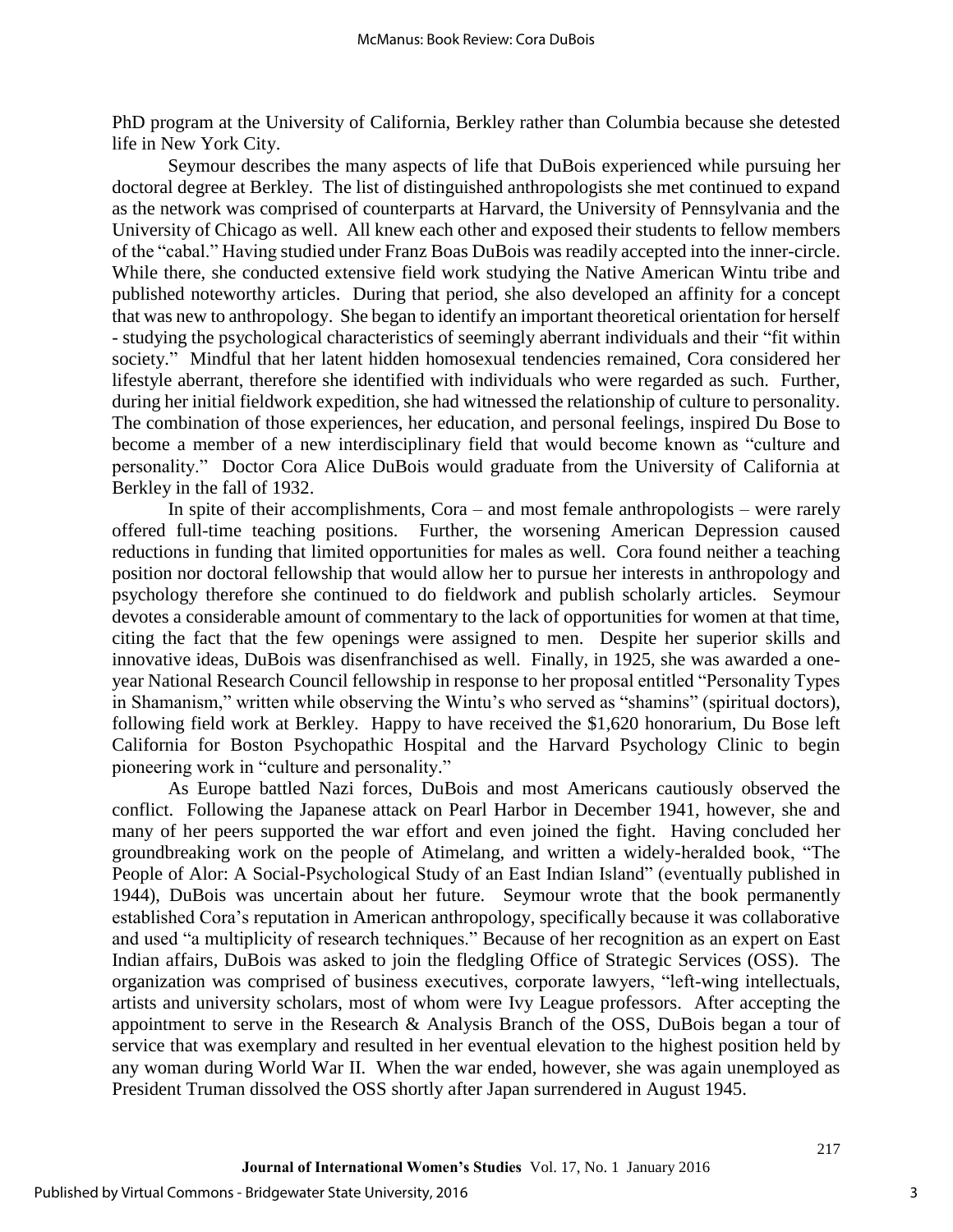Before the war concluded, military leaders wanted to transfer the skills and knowledge developed during the conflict to a new, independent intelligence agency. Therefore, in December 1945, Cora DuBois was appointed as Chief of the State Department's East Asian Branch, a unit of the Division of Research for the Far East and a subsidiary of the newly-created Office of Intelligence. Although her work there remains "secret," she presented a number of public lectures, participated in a variety of professional organizations, and, in 1949, published a noteworthy book entitled "Social Forces in Southeast Asia," which addressed issues and outcomes that were eventually realized during the Vietnam War. In her personal life, DuBois moved into a Washington, DC apartment previously rented by Berkley friends and welcomed her OSS colleague Jeanne Taylor to join her. The couple would cohabitate the remainder of Cora's life.

Dr. DuBois remained with the State Department until 1953. During the period, she survived the "red scare," wherein paranoia was fostered by opponents of the Truman administration, as well as the McCarthy era and "blacklisting" that it engendered. Years later, the former affected Cora's decision to accept a full professorship and chairmanship of the Anthropology Department at her beloved UC Berkley because, in 1942 and 1949, Regents of that university had initiated a "loyalty oath" policy. Instead, after leaving the State Department, she accepted a position in Washington as Director of Research for the Institute of International Education. From 1951-54, she toiled there awaiting an offer in academia. Although she was no longer a full-time federal employee, the FBI began an investigation of her that didn't end until September 1960. The Bureau justified its actions by citing an executive order with prescribed loyalty investigations for United Nations employees, despite the fact that, by 1953, Cora's twelve-month affiliation with the World Health Organization had ended. Apparently, her refusal to accept the UC Berkley position because of unwillingness to sign the loyalty oath was the primary reason.

In 1953, DuBois was finally offered a full professorship (with tenure) at Harvard University. The Samuel and Doris Zemurray Stone (Radcliffe) Professorship was designated for a distinguished woman scholar who would teach both Radcliffe and Harvard students. The first of its kind, the momentous appointment was accompanied by a \$250,000 endowment.

Despite the great honor, the author includes slights that DuBois experienced as a result of being the first woman of her stature among the Harvard faculty. She was required, for example to enter the all-male Faculty Club through a side door and take meals in a separate dining room, to "preserve the ambience of the main dining room." Eventually, she would integrate that dining room, becoming the first woman to eat there and break down other barriers for Harvard women. Further, she was a lesbian, a fact that the author ensures is mentioned in her book.

Things were not all bad however. Upon her arrival, Harvard and Radcliffe publicized Cora's appointment and republished two of her books in the Harvard University Press. New editions of "Social Forces in Southeast Asia," (1959) and "The People of Alor," (1960) were published with new prefaces.

Seymour includes excerpts of Cora DuBois' diary entries and earlier-written poems to explain events that happened much later. As a result, readers are transported between periods often decades apart - thereby making it difficult to follow a traditional biographic story-line. The book concludes with inward-looking self-analyses by the subject that address previous interactions with family members, colleagues and antagonists. Cora Alice DuBois died, at the age of eightyseven, on April 7, 1991 in a nursing home following a fall that resulted in a broken hip. The author included an account provided by long-time companion Jeanne Taylor, that indicated Cora's acceptance of the life she lived, as well as those with whom she interacted.

Seymour attempted to make the publication interesting to average readers and informative

4